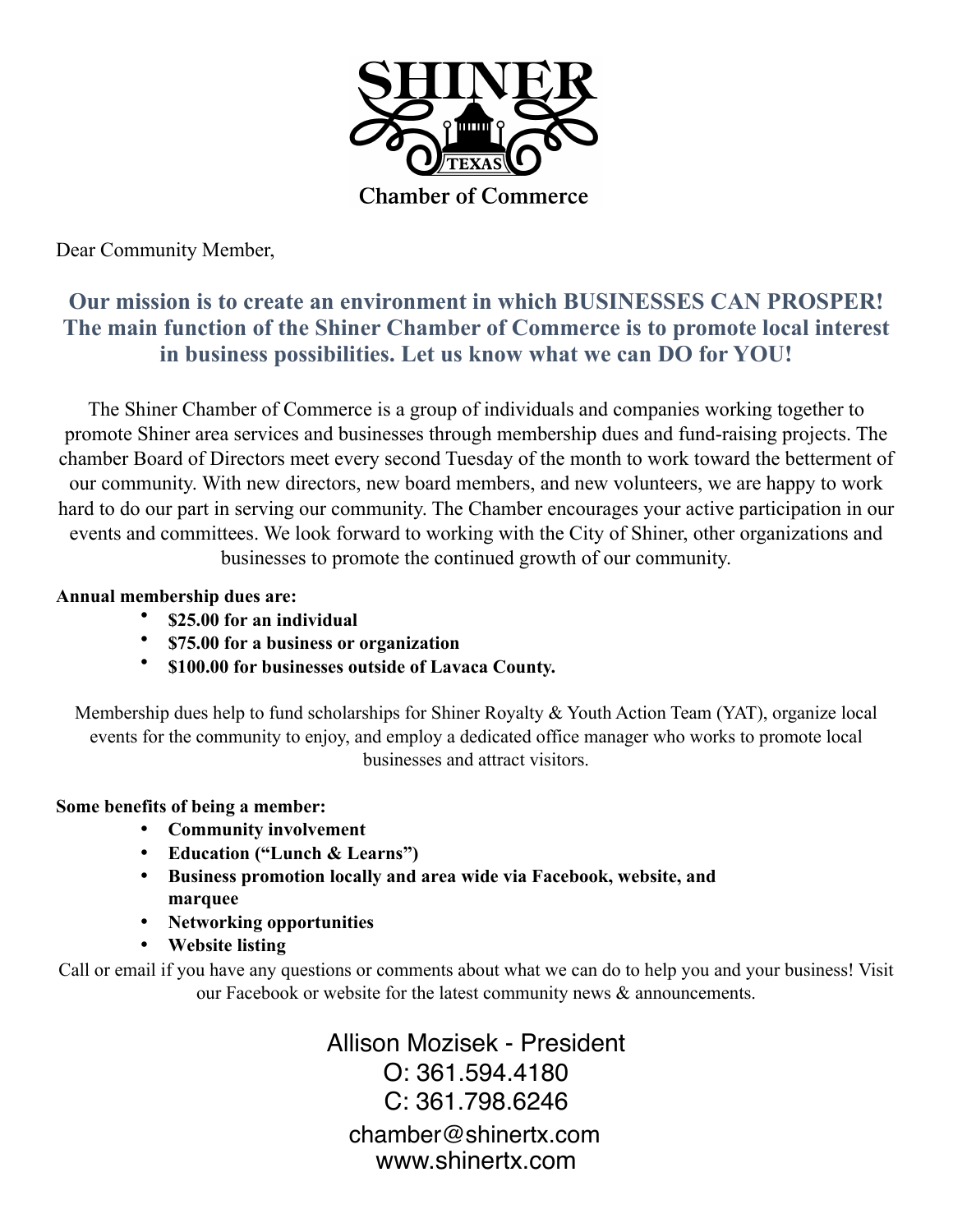

#### **Chamber of Commerce**

# List Of Annual Chamber Events

### **Citizen of the Year**

#### *(Early 2022)*

There are many in our great community who give their time to volunteer and put forth much effort to better our community. Each year, Chamber Board Members nominate and vote on a Shiner citizen to receive the honor or Citizen of the Year.

### **Shiner Chamber Banquet & Business Expo**

#### *(Winter Event)*

A dinner and social event to celebrate and appreciate Chamber members. Chamber members may setup a booth to exhibit their business offerings and enjoy networking opportunities.

### **City Wide Garage Sale**

#### *(First Weekend of Spring Break)*

The City Wide Garage Sale gives local and surrounding cities an opportunity to come visit Shiner, including visiting our retail businesses & to see what the community of Shiner has to offer.

### **Memorial Day Tribute**

#### *(Memorial Day)*

Each Memorial Day, the Shiner Chamber of Commerce stands tall to remember and honor America's soldiers who have paid the ultimate sacrifice for our country. A fitting tribute as many brave soldiers have come from our great community.

### **Miss Shiner Pageant**

#### *(Weekend Before Half Moon Holidays)*

Miss Shiner and her Royal Court represent Shiner in many area parades, organize service projects, and volunteer their time and talents for many community events.

### **Half Moon Holidays & BBQ Cook Off**

#### *(Independence Day Weekend)*

The tradition to celebrate America is strong in Shiner. Each year, volunteers plan a family friendly celebration for all generations. This celebration is part of the culture of our hometown and a "homecoming" for many.

### **Pumpkin Patch**

#### *(October)*

A fun family day to play games, pick a pumpkin, and enjoy the crisp fall air spending time together as a community. This event is sponsored by local businesses and community members.

### **Christmas in the Park**

#### *(Early December)*

The memory of seeing Santa each year is priceless. This event is magical for community members - young or old!

*To past and present Board Members and Officers serving the Shiner Chamber of Commerce: Thank you for your community service!*